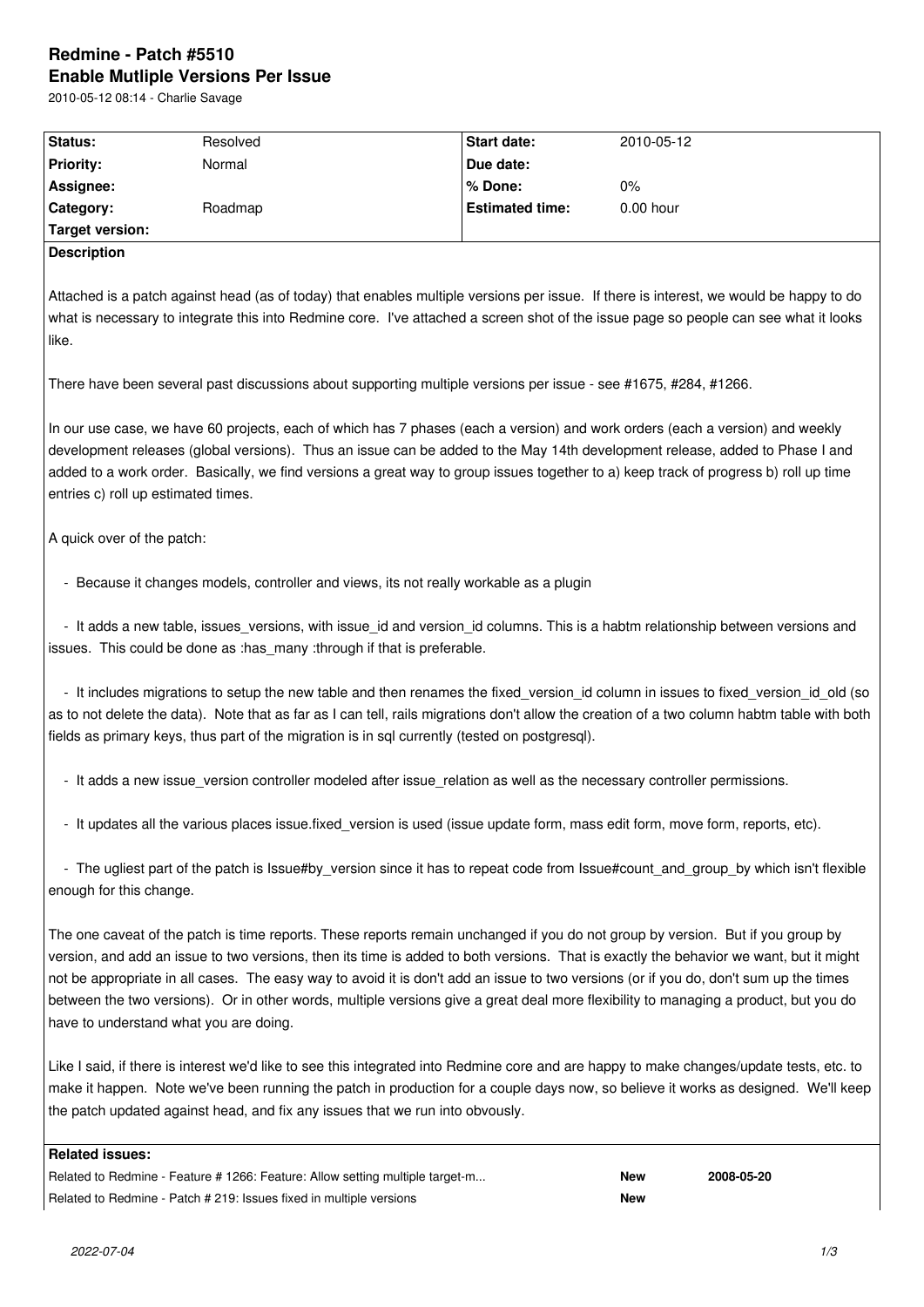## **History**

# **#1 - 2010-05-12 11:55 - Anonymous**

Looks awesome! I'll try and get around to testing it out some time this week.

#### **#2 - 2010-05-13 09:05 - Charlie Savage**

Question - why is this issue marked as resolved? Does that means it has been rejected?

## **#3 - 2010-10-21 00:05 - Stefano Lenzi**

What does resolved for an issue means if it has not been integrated in any redmine release after that it reached the resolved state?

Should we re-open it?

## **#4 - 2011-07-23 11:21 - Terence Mill**

In general multiselect switch feature should be possible for all fields, also custom fields of type list or enumeration.

## **#5 - 2012-05-03 07:14 - Rick Barrette**

This feature would be usesfull for my company, as we have several applications that share code from library projects. I would love to be able to assign an library issue to the roadmaps of all effected applications.

Also I am also curious why this is issue has been marked as resolved, when it clearly has not been merged into the trunk.

## **#6 - 2012-07-11 14:48 - Alex Bevilacqua**

Can this be re-opened? This would be a very useful feature for a lot of users

## **#7 - 2012-07-11 23:48 - Etienne Massip**

*- Status changed from Resolved to New*

# **#8 - 2012-08-09 09:47 - Eraldo Girardi**

## +1

Hope this feature could really be integrated into Redmine. It's so useful for my company because we have to mantain a lot of versions (related to branches) and issues often always involves more than one. Thank you.

## **#9 - 2013-04-16 12:01 - Toshi MARUYAMA**

*- Category changed from Issues to Roadmap*

#### **#10 - 2014-07-17 15:06 - Alice Etchegaray**